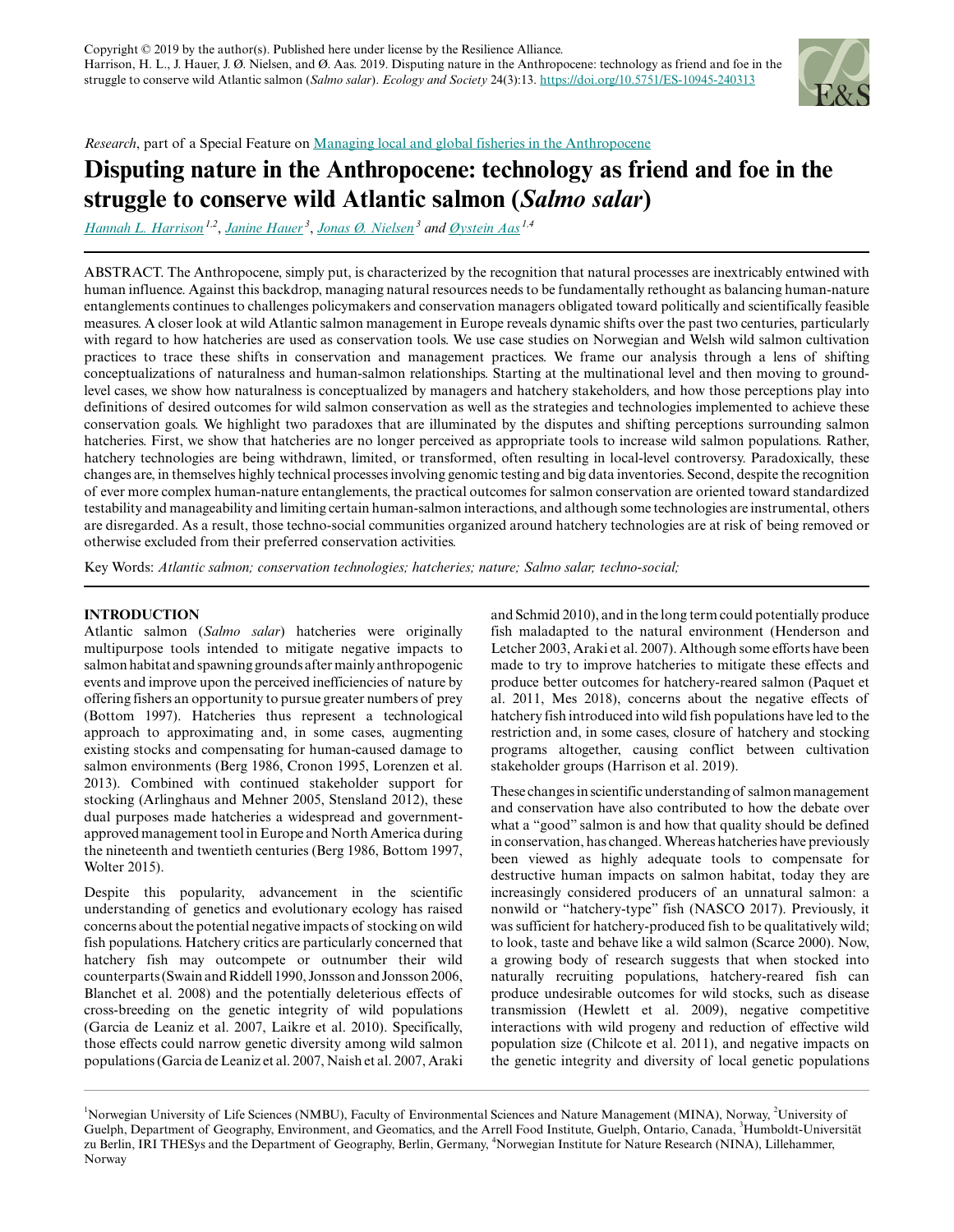and subpopulations (Laikre et al. 2010). This improved scientific understanding of salmon cultivation has turned the tide of scientific and, more recently, managerial opinions toward requiring genetically "natural" instead of qualitative "natural" salmon.

We introduce two cases and sketch the historical development of hatcheries in Wales and Norway with regard to how humannature relationships were conceptualized and facilitated over time. We ask: how do stakeholders conceptualize and construct naturalness in the context of salmon hatcheries? Based on these understandings, how are hatchery technologies being understood and (dis)allowed as tools within salmon conservation, and do these technological thresholds of evaluating salmon naturalness impact the inclusion of salmon conservation stakeholders in these cases? Finally, we grapple with the effect of changing understandings of naturalness and how they are used to arbitrate appropriate conservation technologies for the techno-social communities in these cases.

The term natural and its derivatives (i.e., naturalness, etc.) are popularly used across disciplines to describe desirable natural resource management objectives (Haydon 1997, Scarce 2000), often alluding to a state of nature free from human impacts, influence, or presence (Hendee et al. 1978). Though subject to manifold definitions, the shifts we trace in this study are concerned with how relationships between humans and, in this case, salmon, are considered and permitted. Human intervention in salmon lives via hatcheries has long been a politically and managerially prioritized means of compensating for destructive human impacts on salmon habitats. Improved scientific understandings of salmon biology, physiology, ecology, and genetics have changed this priority and created new boundaries for acceptable salmon genotypes and phenotypes, the definition of which are heavily science- and technology-dependent and represent ideals of wildness situated within conservationist culture and manifested by technology (Milton 2000).

Recent guidelines from the intergovernmental North Atlantic Salmon Conservation Organisation (NASCO) reflect that managers of salmon stocking projects and scientists view genetic and ecological naturalness as a top management priority (NASCO 2017). North Atlantic Salmon Conservation Organisation is an intergovernmental organization based on a shared treaty with direct influence over its member states' salmon management policies. Its objectives are to "conserve, restore, enhance and rationally manage Atlantic salmon through international cooperation taking account of the best available scientific information" [\(www.nasco.int/about.html](www.nasco.int/about.html)). Concepts of naturalness are linked closely with scientific knowledge about salmon genetics, ecology, and reproduction, and are paired with discussions about which technologies are appropriate for enacting salmon conservation toward wild salmon genotypes. Because these perceptions are intermingled with a growing scientific consensus on the potential harms of stocking, policymakers and managers at the local, national, and international level have turned away from hatcheries because of concerns that they produce salmon with reduced fitness than wild conspecifics. In practice, this shift has resulted in stricter stocking guidelines, and in some cases the introduction of controversial restrictions and closures of existing stocking projects (Harrison et al. 2018*a*, *b*). Our analysis shows how the definitions of wild, natural, or "good"

("right") salmon are situated across stakeholder groups, and how their contrasting positions may influence disagreement about the use of salmon hatcheries in conservation. Our analysis also sheds light on the specific roles that technology performs in salmon conservation and management and highlights how technology is seen as both cause and solution for challenges to wild salmon conservation.

We embed our analysis of these shifts in the broader discussions of the Anthropocene, adding to an ongoing discussion of salmon conservation in this era (Daniels and Mather 2017*a*, *b*). The Anthropocene is characterized by the recognition that natural processes, which once occurred independently from human influences, are inextricably entwined with human life. Against this backdrop, managing natural resources should include nuanced considerations of human-nature entanglements and, as in these cases, the entwining of conservation technologies with preexisting social-ecological systems (Berkes et al. 2008, Ban et al. 2013). Effectively managing human-nature entanglements poses a challenge to policymakers and conservation managers who must balance the prioritization of biodiversity and ecosystem management with stakeholder needs and economic and social constraints. In doing so, we look at how these challenges are being dealt with through more testable and definable means of evaluating nature, and how these means of nature definition rely upon increasingly complex technologies.

We examine the tension occurring within both cases between the shared recognition of complex human-nature entanglements in salmon management and the practical need to implement measures of governing conservation goals. We are interested in understanding how hatchery technologies and their associated techno-social systems are dealt with in the complex salmon systems. We identify the multiple ways in which human-salmon entanglements are thought of and managed in both cases, particularly through the assessment and institutionalization of appropriate and inappropriate salmon conservation technologies. We argue that though managing and reducing complexity are necessary in salmon conservation, a careful consideration of situated approaches and ontological positioning on concepts such as nature and naturalness need to be incorporated into advising on natural resource management issues.

# **METHODS**

This study draws on fieldwork conducted among and within salmon cultivation settings in April, May, and June of 2016 in Sunnmøre, Norway and the Wye Valley, Wales. The study is part of a larger research program on small-scale salmon hatcheries (see Harrison et al. 2018*a*, *b*). The main methods used during fieldwork were semistructured interviews with fisheries managers, fisheries scientists from predominant Norwegian and Welsh research institutes (i.e., Norwegian Institute for Nature Research, Norwegian University of Science and Technology, and Natural Resources Wales), river owners, angling society members and club leaders, hatchery operators and volunteers, and casual anglers unassociated with clubs or hatchery operations. The first author also engaged in participant observation to gain important insights into the practices and personal experiences of hatchery operators, anglers, and managers. Participant observation was conducted in hatcheries (Norway only) and river monitoring/observation work. Site visits (go-alongs; Kusenbach 2003) were also made to closed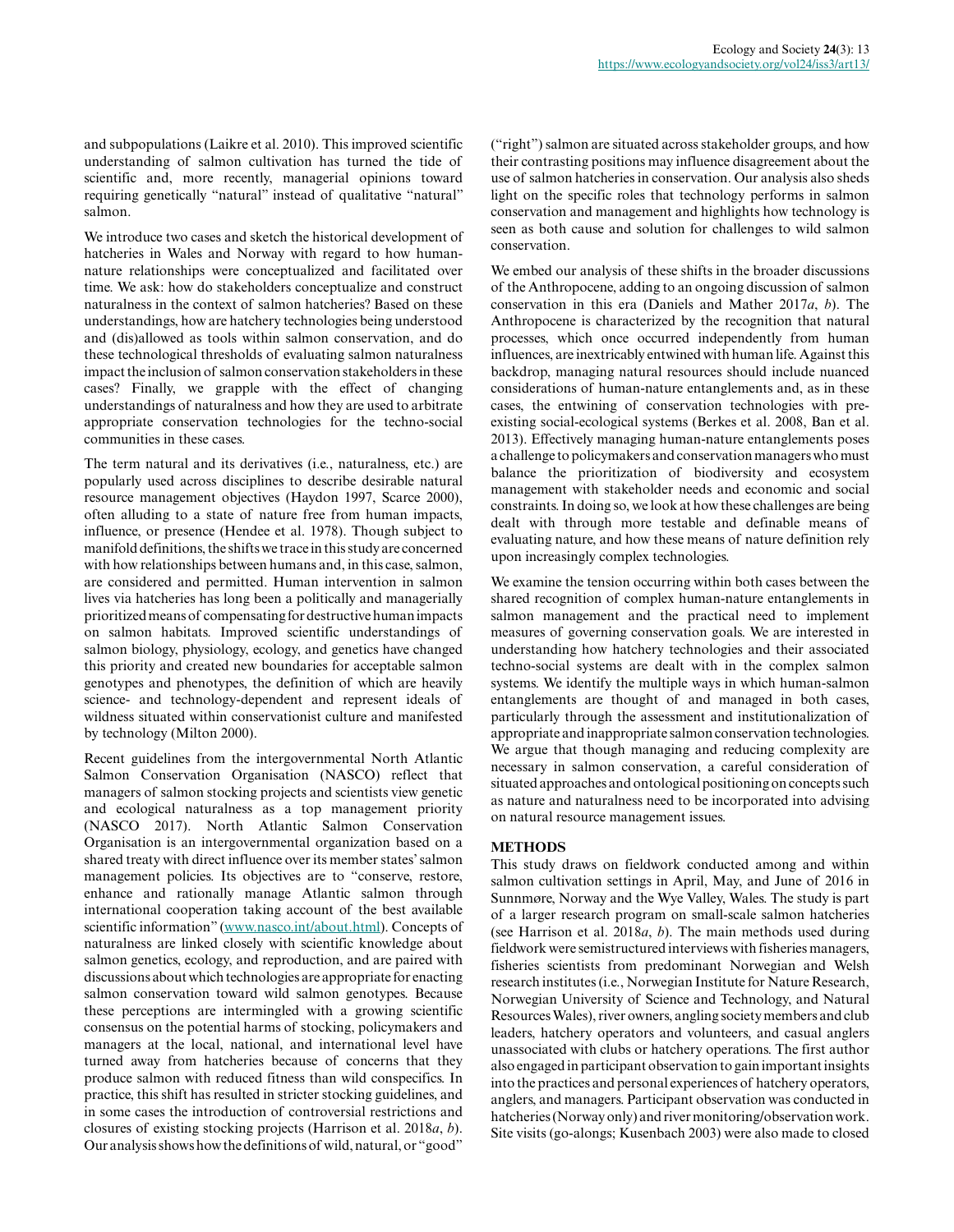hatcheries (Wales only), important angling locations, or other sites of salmon conservation interest. These visits were conducted to gain a broad picture of the salmonscapes and to inform the researchers about the nature of locations or activities described in interviews, as well as to build rapport with interview participants and allow space for casual, informal conversations about research topics (Evans and Jones 2011).

Interview participants were identified using the key informant method (Marshall 1996) as well as through purposive sampling (Palys 2008) in an effort to interview those knowledge holders directly engaged with hatchery activities. In total, interviews with 45 individuals were conducted across both cases. All interviews were conducted in English and either with individuals or in small groups if desired by the interviewee. Interviews typically lasted between 60-180 minutes and were recorded and later transcribed. Questions were intentionally open ended and interview participants were encouraged to share relevant information and stories to allow the introduction of topics not previously anticipated by the data collection team.

Because Norwegian interview participants gave the interview using English as a second language, we did not take literally terms like nature, naturalness, wild, and like terminology unless specified by the interview participant. Rather, we analyzed statements referencing a desired state of salmon characteristics, paying close attention to the context of comments. Thus, conceptualizations of nature emerged from the interview data as descriptions, which we then analytically termed and categorized as discussions of nature and naturalness. We compared interview findings to a similar textual analysis on guiding policy documents and stocking guidelines from international- and national-level publications.

The relevant policy documents that frame the work of the hatchery operators and inform the broader debates among stakeholders were analyzed. Specifically, we analyzed the 2017 report of a theme-based special session entitled *Understanding the Risks and Benefits of Hatchery and stocking Activities to Wild Atlantic Salmon Populations* (NASCO 2017), which was written as part of a NASCO theme-based special session on stocking. This document was selected to form an internationally scoped view of how scientific and managerial communities now view salmon hatcheries and stocking practices in Norway and Wales. It frames and informs all hatchery-related rules and regulations in both cases top-down. This report was analyzed through a naturalness lens by attending to how language surrounding naturalness conceptualizations was used (e.g., wild, natural, artificial, etc.) by the report authors (some of whom are also managers within these cases), and the lines of argument created in each report to support or reject stocking practices or offer guidance toward naturalizing hatchery practices.

All data were analyzed using qualitative data analysis software packages Atlas.Ti (Scientific Software Development 1999, Paulus and Lester 2016) and NVivo (QSR International Pty Ltd. 2012). Data were first analyzed by the first author using a thematic coding approach. Once an initial set of themes was identified within the topic area, several more rounds of itinerant coding were conducted to refine the coding scheme and draft memos on the emerging themes. The findings of this process were discussed between the first and second authors, further refined through additional questioning of the data, then discussed again within the entire author team to check the inductive reasoning behind code and theme identification and the rationale behind explanations arising from the analysis.

# **Case backgrounds**

## *River Wye, Wales*

Since the early 1900s, a series of hatcheries and stocking projects have been established. Aside from early compensatory stocking projects, hatcheries on the Wye have been built as a means of supporting the existing fishery during periods of low returns and to conserve remaining wild populations by overcoming reproductive and early life-stage bottlenecks to salmon survival within the relative safety of the hatchery.

Salmon form a central piece of the River Wye's character (Gilbert 1929, Hurley 2008), and management and conservation of this species have frequently been a topic of debate. Efforts to improve and conserve wild salmon runs in the Wye have been attempted over the past several centuries via antipoaching campaigns, harvest regulations, cultivation efforts, and most recently catchment-scale habitat improvement efforts. Of these efforts, hatcheries have been a particularly contentious aspect of the salmon conservation debate since the 1990s.

Wye salmon hatcheries were initially instituted as a compensation measure for dams, indicating beliefs that the right science and technologies could compensate, at least in part, for human damage to the environment (Lamont 1990, Haydon 1997). This trend is reflective of attitudes of "techno-arrogance" (Meffe 1992) or the belief that innovative technologies can overcome environmental damage. Thus, the introduction of hatcheries on the Wye marks a point in which hatcheries fit into paradigms of nature as an aid to repair (or improve upon) naturalness disrupted by human interventions. Importantly, hatcheries in this period are aimed at achieving qualitative naturalness. That is, they produce salmon that look and behave similarly to wild fish (Scarce 2000). With the limited scientific understanding of salmon physiology and ecology of the day, hatchery-produced fish were viewed as a more natural outcome than the reduction or absence of fish entirely.

In 2012, a new approach to salmon cultivation was initiated by a collaboration of river owners and anglers: seminatural rearing ponds (SNR). The SNR ponds were intended as a means of providing a less artificial rearing ground for juvenile salmon in which they could learn foraging behaviors and undergo a reduced degree of selection (in comparison to wild fish) while still benefiting from a protected environment. This initiative was a response to growing pressure to conduct hatchery and stocking projects in more standardized and scientifically sound ways, particularly with respect to the threat of genetic introgression of hatchery-type fish on wild fish populations (Laikre et al. 2010). This shift marks a distinct change in understanding of what a desirable Wye salmon should be and how it should be produced. The SNR pond initiative (an initiative funded primarily by private contributions, and hatcheries in both Norway and Wales were funded by a combination of private, club, and government contributions) was matched with an agreement between pond supporters and Environmental Agency Wales (EAW, Natural Resource Wales' (NRW) predecessor) to conduct a 10-year study on the hatchery/pond-raised fish to properly assess the effectiveness of such a stocking effort. Although the cost of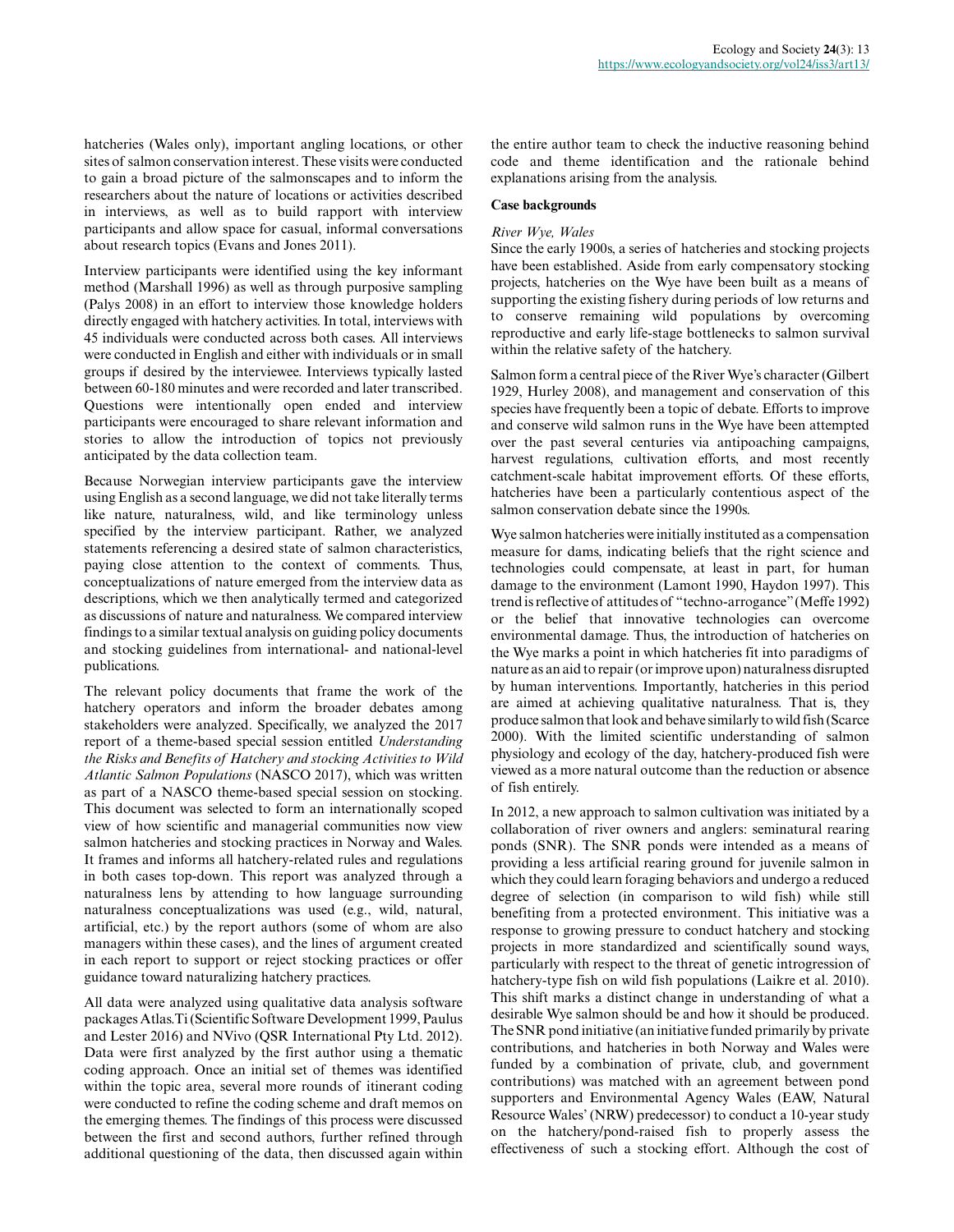hatchery and stocking projects is relevant to management of the hatcheries in these case studies, this issue was not a primary driver within the discussions of nature, naturalness, and scientific understanding of salmon conservation.

At the same time as the SNR project was getting underway, an evaluation of stocking in Wales was found contraindicative to the main statutory and principal requirements that govern the UK's salmon resources, notably the Habitats Directive (EEC 2000), Precautionary Principle (Jordan and O'Riordan 1995), the Ecosystems Approach (Convention on Biological Diversity 1995) as well as guidelines set by NASCO's Williamsburg Resolution (NASCO 2007). After a hotly contested public consultation period, NRW ended all stocking in Wales in 2014 with the exception of some research-based projects. In 2015, the last remaining SNR pond salmon were released into the Wye, thus inconclusively ending the associated study.

## *Ørsta River, Norway*

In 1931, when the first Ørsta hatchery was built along a forested stretch of the Åmdalselva (Aam 2009), it joined a long practice of local salmonid hatcheries along the Norwegian coast (Svåsand et al. 2004). It was first constructed as an enhancement measure during a wave of hatchery building in the Sunnmøre region. At the time, salmonid hatcheries were used to improve fishing and harvesting opportunities, a scheme that was strongly supported by the state-level salmon management organization of the time (Statens Fiskeetat; Aam 2009, Berg 1986). The original Ørsta hatchery used Ørsta River water to hatch and raise salmon parr, a deliberate choice intended to recreate their natural condition (i.e., river water) within the artificially safe rearing habitat of the hatchery. This design choice reflects thinking at the time that prioritized maintaining the natural conditions of the river as a way of improving the quality of hatchery-reared fish.

This hatchery was used on-and-off throughout the 30s and 40s, interrupted by World War II and poor fishing years when insufficient broodstock could be captured to stock the hatchery with fertilized eggs. In the 1950s, the fishing community began to stabilize again, and the local hunting and fish club was established, a group who restarted cultivating in 1953-54. Throughout Norway, a new wave of fish cultivation began as part of the effort to rebuild Norwegian food security (Aam 2009). As part of this effort, the Ørsta River was straightened and the existing Ørsta hatchery transitioned from a salmon stock enhancement tool to a compensatory tool.

In the 1960s, a new hatchery was built to compensate for the sediment and debris-filled water that inundated the hatchery during floods and led to fish kills. This hatchery is still in use today and produces annual broods of salmon and brown trout, which are stocked within the Ørsta River watershed. In 2014, a new set of guidelines was released (Norwegian Environment Agency 2014) based on recommendations concerning salmon stock enhancement produced by NASCO (NASCO 2006) that initiated a review of stocking practices and regulations in Norway. Among other demands, the new guidelines required all broodstock used in voluntary hatcheries to be genetically tested to exclude escaped farmed fish and their descendants from being used as reproductive material donors to avoid introgression of domestic conspecifics on wild stock genetic diversity. This change in stocking guidelines reflects an institutionalized shift

in attitudes toward which salmon are and are not appropriate for wild stocks, as well as offers clues as to how hatchery technologies and their operators are being directed to conduct hatchery operations to minimize risks to the adaptation of recipient populations to natural environments. In doing so, the guidelines are inherently setting definable limits around what constitutes a natural or wild fish.

# **RESULTS**

## **Nature in salmon policy**

The study, regulation, and management of Atlantic salmon begins at the international level where major international organizations contribute toward developing policies, guidelines, and recommendations for wild salmon management based on best scientific advice (NASCO, International Council for the Exploration of the Sea, etc.). Thus, we began our analysis at this level so as to build a contextual background in which to understand and compare local-level stakeholder perspectives.

North Atlantic Salmon Conservation Organisation is a key organization to which individual countries with interest in wild salmon conservation have become party, agreeing to contribute toward and abide by the recommendations released by NASCO. With regard to Atlantic salmon stocking, the Williamsburg Resolution is a key resolution that directs NASCO member states to minimize the impacts of stocked fishes on wild fish populations (NASCO 2007) with particular attention to the negative impacts of stocking on genetic integrity of wild stocks.

As part of the ongoing work directed by the Williamsburg Resolution, the 2017 report entitled *Understanding the Risks and Benefits of Hatchery and Stocking Activities to Wild Atlantic Salmon Populations* (2017) was written to report on best practices and facilitate knowledge exchange related to the risks and benefits of hatchery and stocking activities to wild Atlantic salmon populations (NASCO 2017). The report consists of several individual reports authored by wild salmon managers, scientists, and hatchery regulators, including managers from Norway and Wales. These experts' viewpoints and evaluations offer a unique summary of the different positions toward the use and challenges of hatcheries as conservation tools. As such, the report allows us insights into how these managers conceptualize the relationships between nature, salmon, and hatchery technologies and, subsequently, enshrine those views into wild salmon management policy. Several sections within the report argue for defining appropriate or natural salmon, and thus the desirable salmon, through genetic considerations. More specifically, the report focuses on issues of genetic integrity and associated behavioral and physiological traits of salmon born and/or reared in hatcheries. The report contributors point out that the relaxation of natural selection or unintentional selection by humans constitute the biggest culprits of denaturalizing salmon genetics in the hatchery:

*Selection of mates for crossing in hatcheries generally cannot take account of the natural spawning destination of fish. The artificial crossing decisions result in crosses highly unlikely to have occurred naturally. This overrides natural mate selection processes, placing at risk factors that preserve and protect genetic variability and adaptations and natural disease resistance* (NASCO 2017:66).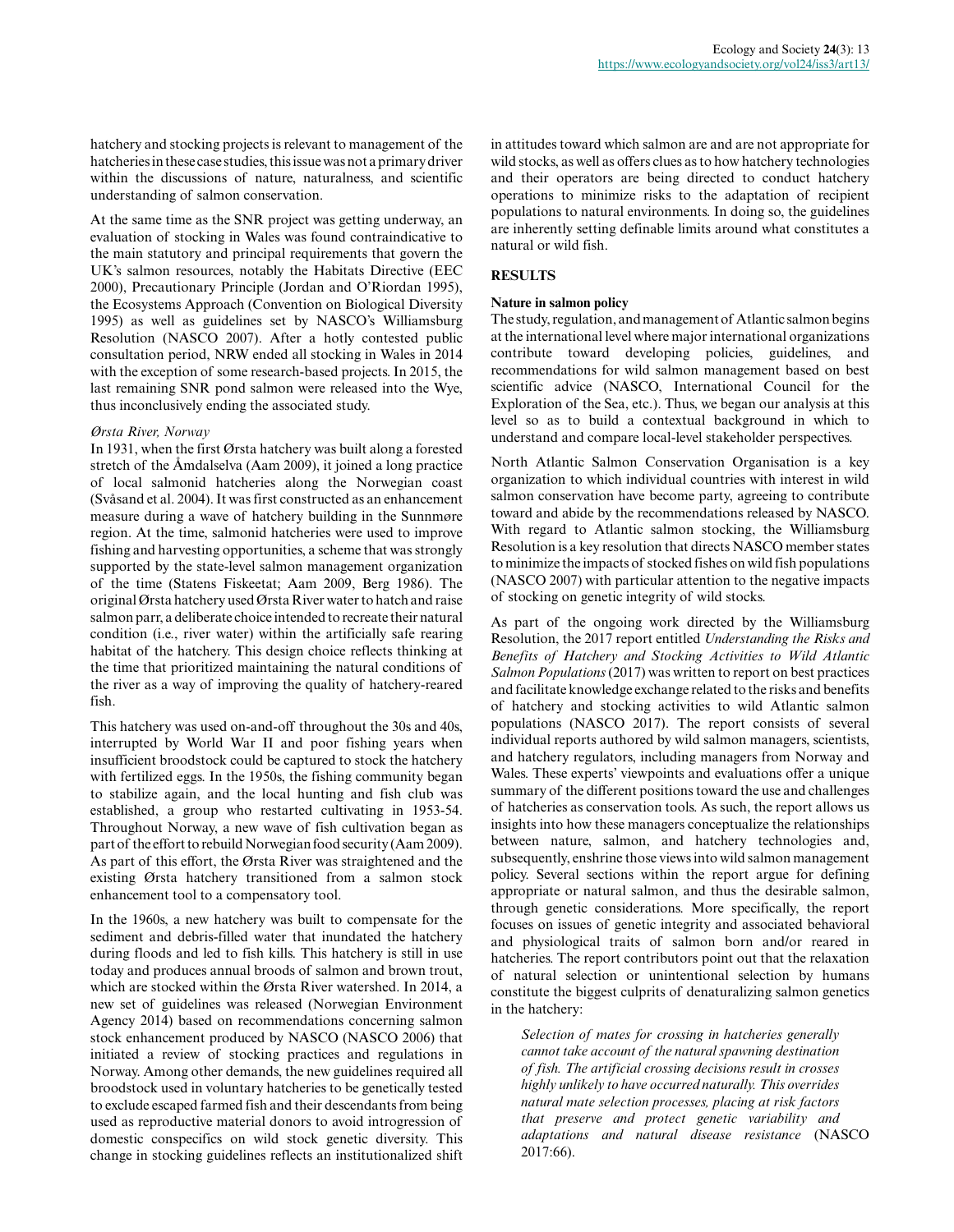Taken as a whole, the report marks a condensed shift toward applying genetically oriented criteria toward advanced technologies for defining and identifying the appropriate, or natural, salmon in wild Atlantic salmon management. In our analysis. we identified three important themes within the report: (1) how natural processes are prioritized in salmon lives, (2) how humans should or should not be involved in salmon lives, and (3) how these ideas are couched in notions of appropriate technologies to facilitate human-salmon relationships.

Looking at the first theme, the word "naturally" in the above quotation is clearly used to delineate between pairings facilitated by humans and pairings that would have occurred without human intervention. The underlying argument is that humans have only partial knowledge of the processes by which salmon, when left unfettered by humans, make their own mating choices (Foote 1988, Landry et al. 2001, Watters 2005) and thus humans cannot precisely imitate this process. This means that hatcheries cannot properly reproduce the genetic diversity that occurs in wild salmon populations, thus "placing at risk factors that preserve and protect genetic variability and adaptations and natural disease resistance" (NASC0 2017:66). This priority is clearly seen in the Norwegian section of the report:

[t]*o preserve the original population and its genetic variability, measures to remove limits on natural production (like habitat restoration) must be prioritized* (NASCO 2017).

Genetic variability that occurs without human influence appears as the desirable outcome of salmon reproduction, but active restoration of existing habitat to expand production is acceptable. Preferably, the salmon itself is not to be touched by conservation methods, but rather its environment is to be targeted. Contextualizing this within changing attitudes toward hatcheries, the second theme of the report, regarding human-salmon relationships, emerges. It appears that habitat improvement efforts are still acceptable at the quantitative level, in which salmon hatchery outcomes used to be acceptable, whereas the salmon themselves must be genetically natural, a far more challenging outcome to secure. Thus, habitat improvement work appears to assume less overall risk than hatcheries to the salmon population at hand.

Regarding the third theme, the report conceptualizes naturalness to describe natural selection within the report, or how and what variables kill salmon in their juvenile stages (i.e., life stage bottlenecks). In this respect, hatcheries may be considered useful technologies used to widen life stage bottlenecks during the salmon's juvenile period. The underlying goal of more salmon reaching adulthood to spawn than occurs without technological intervention, subsequently producing a larger breeding population that can eventually reproduce without the hatchery is a clear objective of hatcheries. However, the report argues that the value of natural selection on salmon populations is paramount to the quality of those salmon that may eventually reproduce, thus indicating that how salmon live and die, rather than simply if they live or die, is an important element in determining their quality and appropriateness to the natural salmon landscape in addition to supporting biological arguments of the role of natural selection in ensuring fish fitness.

This discussion of fitness in the report, and in the wider salmon hatchery community, thus clearly touches on how ideas of nature are tied into ideas of wildness. In the report, discussions about natural selection and reproduction are limited to the confines of the hatchery. However, in both Norway and Wales, many other human technologies have an impact on the survival, behavior, and eventual reproduction (i.e., agricultural runoff, migratory barriers, catch and release recreational fisheries, impacts from commercial salmon aquaculture, etc.) of juvenile and adult wild Atlantic salmon. However, environments outside of the hatchery are frequently termed natural, i.e., natural streams, the natural environment, or natural rearing conditions by the report and our interview participants. Though natural is a term not well-defined in the report, the primary reason for stocking in these two cases is precisely because the stream is paradoxically not entirely natural, having undergone human disturbance.

Human impacts within the salmon environment (apart from the hatchery), although important parts of the overall salmon conservation discussion, seldom came up within discussions about how, why, or whether to use cultivation technologies to produce salmon. The exception was actually to justify stocking, in which report author Young described environments so damaged that wild salmon populations have ceased to exist and thus cannot be harmed by the introgression of hatchery-type salmon (NASCO 2017). Similarly, we also read that improving existing salmon habitat is (and should be) prioritized, inherently calling for human (artificial) interventions to improve functional ecosystems. These types of artificiality are acceptable within the report's conceptualizations of naturalness, indicating that some types of human interventions in salmon environments are acceptable whereas others are not. Thus, we understand that the mechanisms for deciding upon appropriate interventions are based on prioritizing biodiversity and functional salmon environments. Although an ecologically and scientifically sound approach to conservation, this prioritization tacitly implies that other priorities, such as social demands on salmon environments, are less justifiable reasons for human intervention in salmon lives.

#### **Salmonscapes on the ground: Wales**

Interpretations of naturalness from Welsh managers were embedded with the relevant salmon management statutes (see case background). Importantly, these statutes prioritize biodiversity and special protection for Atlantic salmon and its habitat in the River Wye. Concerned by the threat to biodiversity presented by hatchery-reared fish to wild stocks, managers view genetic naturalness as a priority issue by applying the precautionary principle (distinct from the precautionary approach), which disallows any activities that may risk the genetic integrity and biodiversity of Welsh salmon stocks. Because managers did not find sufficient new evidence during the publication consultation period to demonstrate a lack of harm (or acceptable level of risk), their 2014 decision to terminate stocking in Wales was presented in interviews as a straightforward and obvious step mandated by statutory duty (note: all names have been changed to protect the anonymity of interview participants):

*We have statutory duties for maintaining, improving and developing fisheries for freshwater fish, migratory fish, and the eel. So, we have a duty to protect the fish stocks*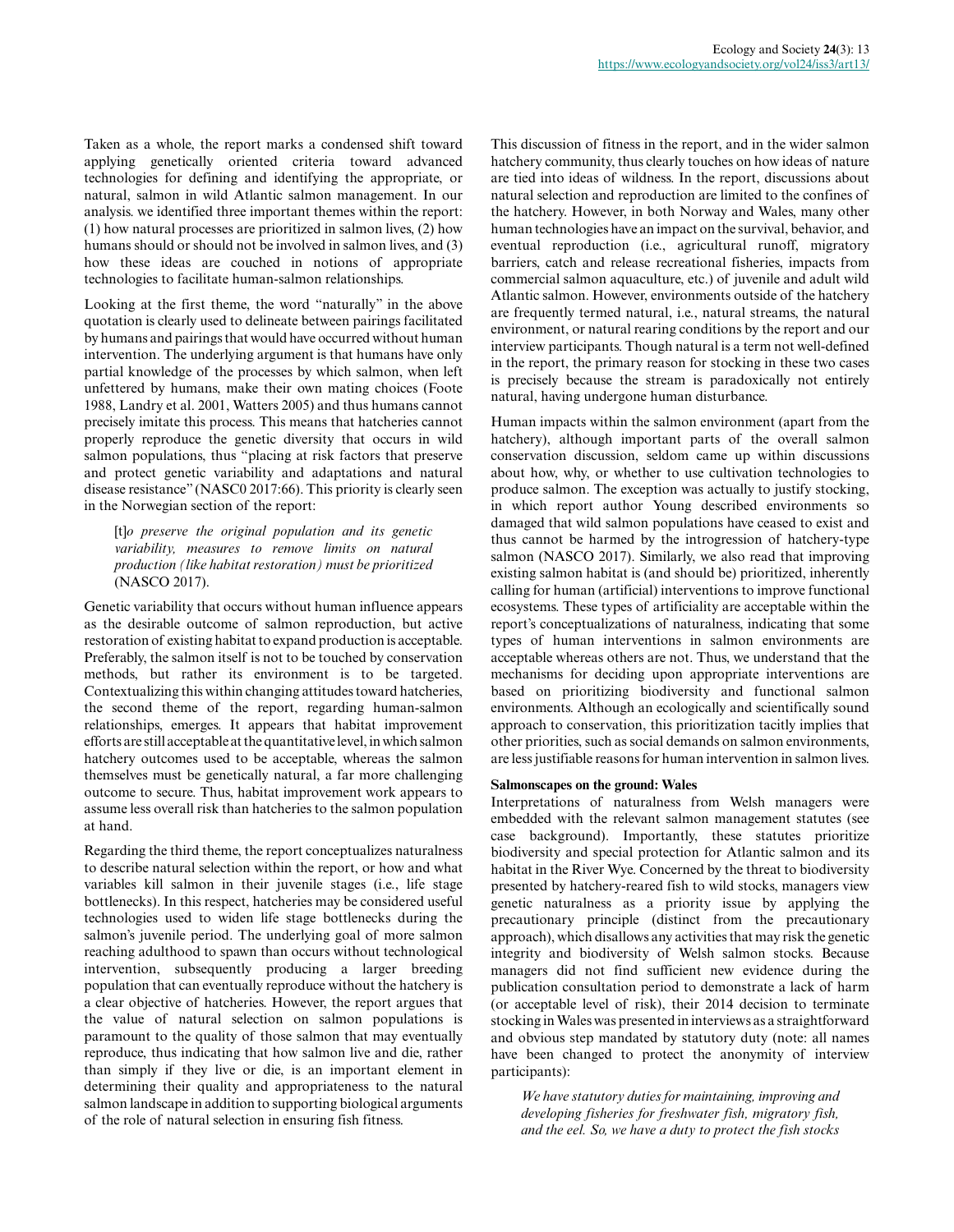*themselves as components of the environment and in many cases as features of designated sites* (P. Simmons, June 16, 2016).

These duties are derived from regulations such as the Habitats Directive, for which the main aim is to:

*Promote the maintenance of biodiversity by requiring Member States to take measures to maintain or restore natural habitats and wild species listed on the Annexes to the Directive at a favourable conservation status, introducing robust protection for those habitats and species of European importance. In applying these measures Member States are required to take account of economic, social and cultural requirements, as well as regional and local characteristics* (EEC 2000).

This is particularly relevant to the River Wye, which has been designated as a Special Area of Conservation (SAC) for the presence of Atlantic salmon in addition to several other highvalue species and topographical watershed features. However, the description of Atlantic salmon as a key species for conservation (EEC 2000, Annex II) remarks only on the qualities of the salmon and the unique population of multisea winter fish that occur in the Wye. The description does not say specifically why the River Wye salmon are valuable, nor in what context that value should be measured (i.e., cultural, economic, etc.). Thus, the way in which salmon are valued and therefore must be maintained is left up to interpretation from the Habitats Directive line: "Member States are required to take account of economic, social and cultural requirements, as well as regional and local characteristics" (EEC 2000).

As in the NASCO report, Wye managers utilize an interpretation of naturalness that categorizes human interventions into those which are acceptable (i.e., habitat improvement) and those which are not (i.e., hatcheries). How the practical categorization of activities is made is not explicitly clear, but it appears to depend on ecological and biological assessments on changes to the environment that can be concretely determined as a result of the conservation activity (i.e., improved water pH, addition of gravel for spawning areas, etc.). Especially within the context of NASCO's guidance, this is a logical response on the part of managers because specific managerial goals are more realistic and achievable standards to which managers may set their sights. However, this position tacitly interpreted human intervention in the salmon reproductive and rearing processes as unnatural, and therefore damaging to the desired wild/natural salmon archetype. The Welsh decision to end stocking effectively removed humans from juvenile salmon life stages, therefore implying that salmon lives are more natural when set apart from human interaction or influence.

However, these strict interpretations of naturalness and nature were not shared by everyone in the case. Many stakeholders perceived the natural riverine environment to be something from a past age on the Wye, and that human influence remains inextricably a part of the River Wye landscape and, therefore, salmon. A Welsh fish biologist exemplified this conflict by saying:

*I think we all agree that* [habitat] *going to be important, but I think sometimes the guys who are just pro-habitat and nothing else* [...] *feel that we can turn back the clock* *like 350 years and put everything back the way it was, and that's never ever going to happen. You'll never get rid of man-made impacts. It'll never be perfect. You can reduce them for sure but you can never get rid of them. It'll never go back to what it was* (J. Daesh, June 16, 2016).

This comment indicates that not only are the characteristics that define naturalness in question, but also which time period represents the ideal natural salmon state and environment. This interpretation also disallowed for alternative conceptualizations of naturalness and human-salmon interventions that support human-salmon interactions aside from habitat improvement efforts.

In addition, there was little acknowledgement from managers about the ontological viewpoints of fisheries science and scientists, and whether these knowledge producers had alternative or underlying agendas (i.e., personal values, priorities) when contributing their knowledge to management policy. Within angling, river owner, and even scientific communities, however, people challenged the concept that science produces infallible knowledge free of ontological biases. For example, one scientist criticized underlying, perhaps unacknowledged, motivations within the scientific community:

*I think that sometimes people believe* [science is] *not fallible. Well I think it is. I think recently genetics has been used against hatcheries pretty much every time you see it explained in the literature. And I think it hasn't been helpful. I personally think there has been a kind of an academic agenda amongst many geneticists to make a name for themselves. To be the first one to prove that hatchery fish definitely don't contribute better than wild* [sic throughout] (J. Daesh, June 16, 2016).

These findings indicate that achieving a type of naturalness, although desirable to most managers and fisheries scientists, may not actually achieve the objectives of many stakeholders. Thus, the dominating conceptualizations of naturalness used on the Wye are not necessarily appropriate or accepted by all parties. For example, one stakeholder's comment about the value of interacting with salmon in a natural way, even if the salmon themselves are not wild-natural salmon:

*I don't think it really matters if that salmon doesn't have an adipose fin or it does if you see it jumping up on the weir. And maybe that's the way we have to have a balance in nature, not just pretend that everything can be the same that it was 300 years ago* (J. Thompson, June 16, 2016).

## **Salmonscapes on the ground: Norway**

In Norway, managerial views of nature were quite similar to those reported in Wales, which is unsurprising because the managerial agencies in both countries draw from the same international guidelines and regulatory frameworks of NASCO and ICES. As much of the salmon habitat in the Ørsta River case remains relatively intact, managers promoted the utilization of available habitat as much as possible, though some human interventions, such as installing fish ladders, were considered acceptable (perhaps reflecting an overarching objective of the anthropogenic, rather than the salmonid, benefits of having natural salmon). As in Wales, the arbitrator of naturalness was the reproductive process of salmon and improving rearing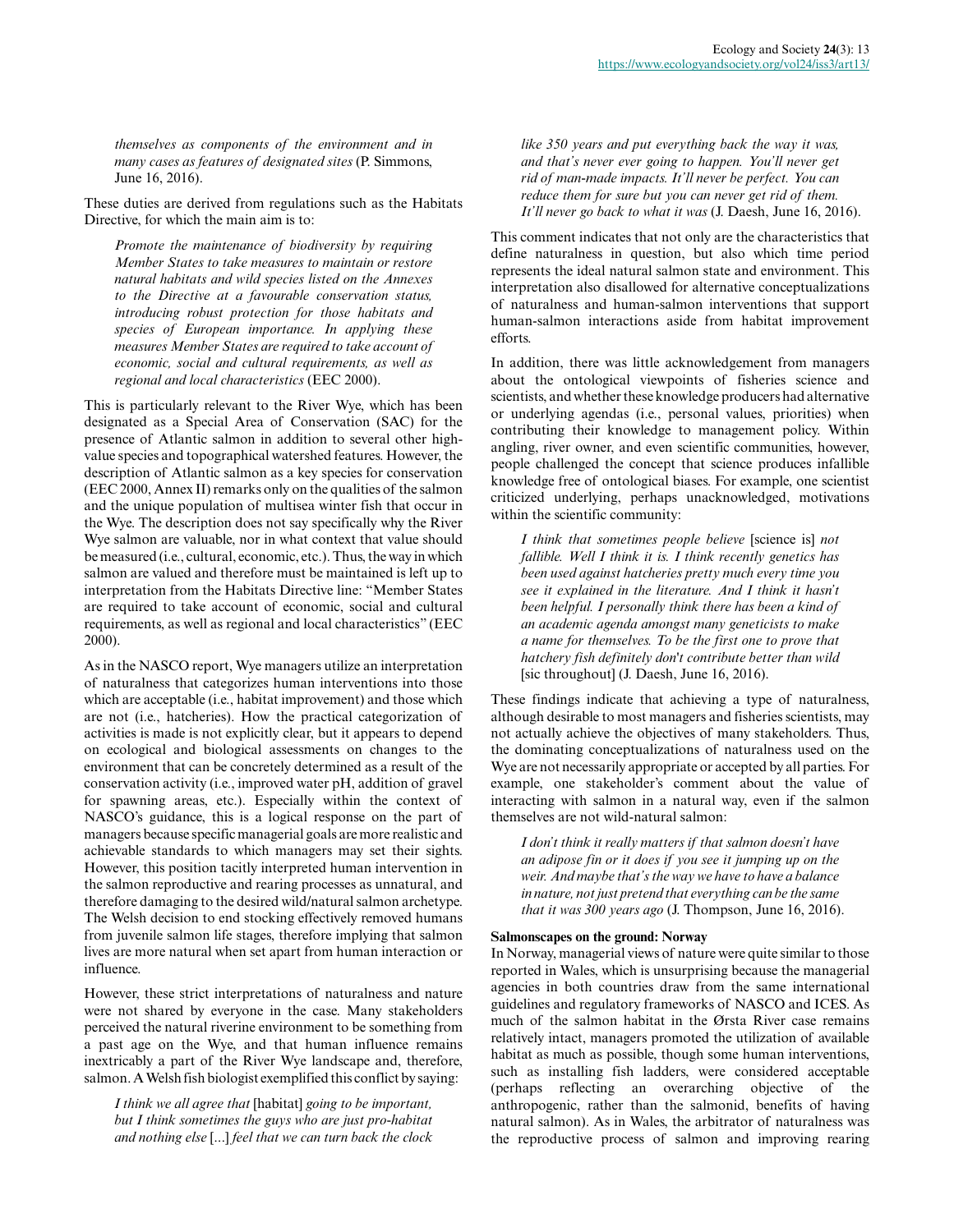habitat. Naturalness, in the case of reproduction, was described as an activity free of human interventions. For example:

*We* [are] *extending the natural habitat. That's something we do in order to increasing* [sic] *the number of fish that you can harvest, and have a bigger fishery. But then again, it's supposed to function by itself, you know. It's natural production* (A. Lund, April 25, 2016).

Norwegian managers also conceptualized the natural world as complex, complicated, and difficult to appropriately intervene in without causing incidental damage. They also separated humans from nature by describing processes within the natural world as processes that occur over nonhuman life scales (e.g., thousands of years) and must operate unimpeded by humans if they are to function correctly. For example:

*We think there is a job to do to make them* [anglers] *understand that the nature is very complicated, and it's so much to take care of. It's invisible, invisible behavior systems taking care of the thousands of years selection, evolution, and so on* (L. Larsen, May 11, 2016).

From this, we can see that managers view the Ørsta system as being nearly sufficient to provide all aspects required for salmon to thrive. Combined with views that human intervention in this otherwise effective natural system of salmon rearing is too complex to achieve without the risk of damage, it is unsurprising that managers in this case approach naturalness by removing human interventions, and thus humans, from the system. In effect, to do nothing, i.e., to eliminate active salmon cultivation, is viewed as a more sustainable approach than enacting risky cultivation schemes. As described by one manager:

*A very important key word: sustainable. Sustainable management of a river. Maybe the sustainable management of a river is* [to] *"do nothing," The river ecosystem is well-equipped for meeting all the needs of the different species. Here is our argument. There is suitable, original, naturally* [sic] *conditions for natural production. Thus, hatcheries are not necessary* [sic throughout] (L. Larsen, May 11, 2016).

One further aspect illuminated by this statement is the complexity not only of the natural system, but also of the social-ecological systems in which salmon are embedded. The manager highlights the notion of sustainability, a complex term imbued with social, economic, and ecological meaning. Thus, the managers argument to do nothing and withdraw human technologies from nature attempts to reduce and manage both anthropogenic and ecological complexities, an apparent paradox in the current Anthropocene in which the intermingling of human and environmental systems is growing ever more complex.

Naturalness was also closely intertwined with ideals of wildness, which together construct the notion of the best fish. Characterized as a fish that can survive its life cycle without human intervention, this categorization of best fish suggests that hatchery-produced fish are deprived of the opportunity to evolve and struggle without human intervention (though, as before, apparently only in the context of reproduction and natural selection of juveniles). As described by one manager:

*The finest and most precise nature product is a fish spawning for themselves in the rivers. And where Charles Darwin are working with them. And the smolts is a product of a tough freshwater period. It's the best fish* [sic throughout] (L. Haugen, May 11, 2016).

In addition to humans being removed from salmon reproduction, it is also clear that human objectives and interests in the fishery are also invalidated if they conflict with natural events. For example, spring flooding in the Ørsta River occasionally rips up the streambed gravel and destroys reeds, particularly within the straightened section. This issue is of great concern to anglers and reinforces their beliefs that the hatchery is allowing them to compensate for natural events made abnormally destructive by the straightness of the river; in essence, the hatchery achieves naturalness previously damaged by human activity while simultaneously allowing anglers to achieve another important objective: angling opportunities. However, managers view the flooding as part of natural disasters in which hatcheries are artificial intrusions:

*An often heard thought is every spring there is a spring spate [flood]. The flow is so big* [that] *it turn*[s] *around all the gravel and the living conditions in the rivers.* [But] *here* [for] *ten thousand years, it has been a spring spate every year. This is the way the nature is. So, these are* [the] *natural machinery. We have to accept nature's conditions. They are never fixed* [sic throughout] (L. Larsen, May 11, 2016).

This comment reflected the manager's view that interfering with natural processes to achieve human objectives, or even perhaps to compensate for past damage, is not an acceptable reason for intervention. This argument reinforces the view that removing humans from the salmon lifecycle remains a preferable managerial approach. However, it did not account for large-scale influence, such as the effects of climate change and other systemic, overarching changes occurring on a planetary scale with local impacts on salmon habitats, feed, and behavior.

Local anglers took a more pragmatic approach to preserving naturalness in their salmon rivers. From their perspective, naturalness and the idea of the wild salmon were desirable and, to some degree, still preferred in the peopled landscape around the Ørsta River. However, they viewed the attempt to achieve genetic naturalness as just one of many possible targets that could be achieved in salmon conservation. For example, they were greatly concerned with the marine environment being impacted by a whole host of unnatural challenges affecting migrating salmon (e.g., competition with escaped farmed salmon, dense biomass of sea lice, lack of prey for the migration smolt in the estuary and coastal habitats), but little attention being paid to these problems. As one angler explained:

*They are afraid of the answer. Afraid to admit that the problem is in the ocean. And in the fjords* (P. Magnus, May 3, 2016).

With these concerns in mind, anglers found it counterintuitive to refuse technologies that may help balance negative impacts on salmon that take place in both freshwater and marine environments.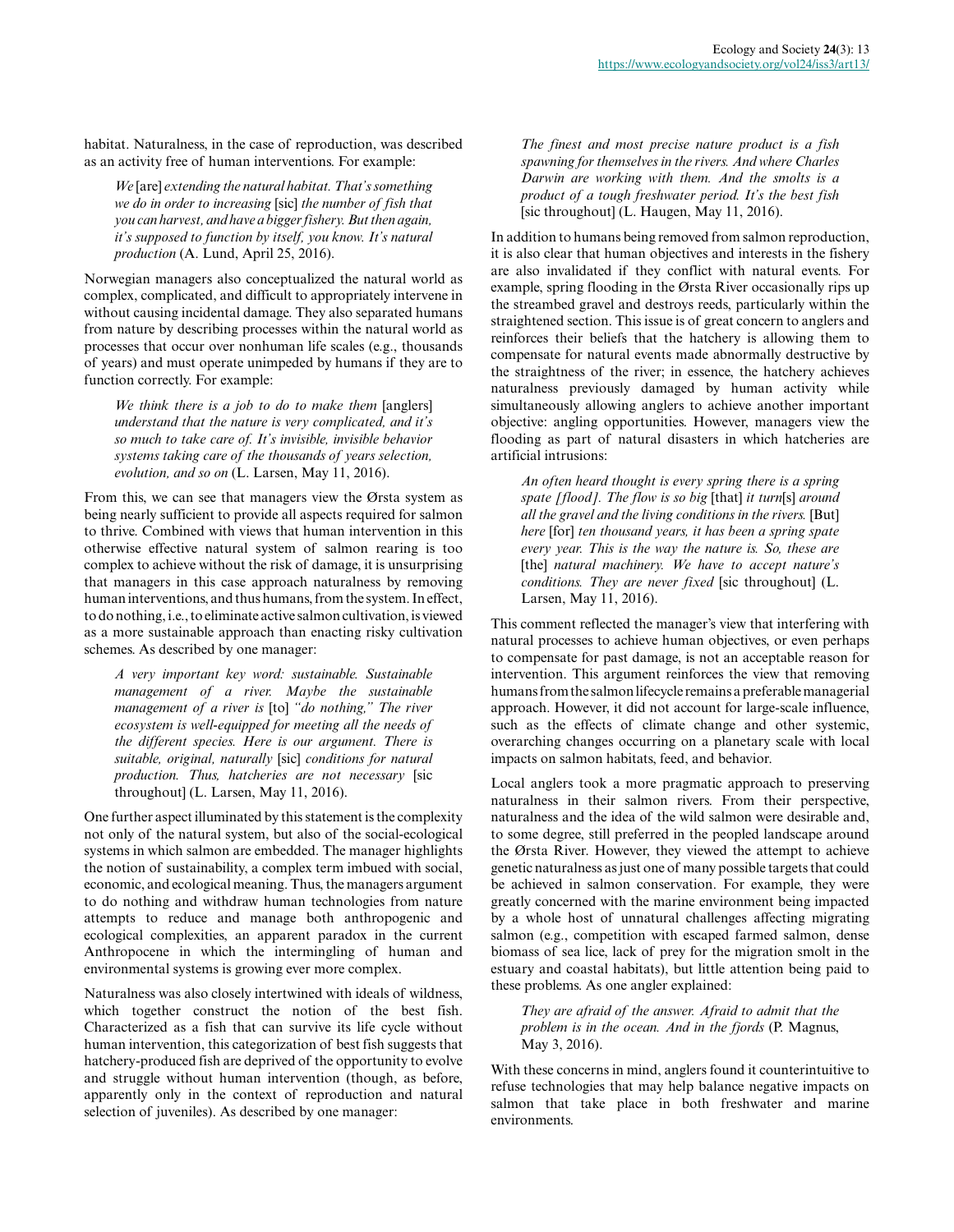## **DISCUSSION**

#### **Defining nature with new technologies**

This study shows that managers and scientists in these cases hold different and, at times, competing conceptualizations of nature and naturalness than those stakeholders engaged in hatchery work. Managers in both cases prioritize habitat improvement approaches over hatcheries to pursue salmon conservation work, citing the removal of human intervention from salmon reproductive and rearing processes as a way of reducing risk to the genetic integrity of wild salmon stocks. These arguments are underscored by international level stocking guidance produced by NASCO, which asserts a clear preference for minimizing hatchery technologies in a conservation context. These views are challenged by hatchery advocates who see the shift toward limiting, transforming, or removing humans from salmon lives as ignoring the many other problems that negatively affect adult salmon (e.g., pollution, angling pressures, etc.) and prioritizing naturalness over the pragmatic realities of the river environments in this study. Whereas fisheries scientists and most managers interviewed in both case studies view hatcheries as inappropriate technologies and subsequently have taken managerial steps to transform or limit the use of these facilities, angling and river owner stakeholders view hatchery technologies as a link between humans and natural salmon. These disparate views underlie conflict that surrounds both case studies in determining the role and appropriateness of hatchery technologies in wild salmon conservation.

We find that the nature of salmon invoked by the political debates and policy documents raises two paradoxes. First, as relationships between humans and salmon become increasingly complex and multimodal, managers are paradoxically seeking increasingly testable, defined, and limited means by which to define nature and best fish, resulting in the removal or limitation of human interventions (i.e., hatcheries) in salmon environments. This is clearly illustrated in the fieldwork in both Norway and Wales in which managers conceptualized naturalness as that which occurs in the absence of human intervention or manipulation thus setting humans and human action as opposite or otherwise apart from what is natural (Hepburn 1967).

Hatchery advocates, meanwhile, take a more constructed view of nature and comingle salmon and humans. This view, which includes humanity as part of nature, has been shared by others (Kormondy 1974, Jordan 1992, Rassler 1994, Turner 1994) and can be considered a nature-skeptical position (Soper 1998) in which the usefulness or possibility of separating natural from unnatural is questioned (Haydon 1997). Both cases were embedded in heavily peopled landscapes with long histories of human interactions with salmon via different technologies in which the hatchery has become an established means of performing human-salmon interactions. Thus, the line between humans as a part of nature and humans as alien to salmon lives and environments is blurred by the interactions within the hatchery.

The issue of technologies leads to the second paradox identified in this study: the managerial and scientific preference for a natural salmon has shifted from being qualitatively to genetically natural, a state that requires major technological efforts to be discovered in the first place. Thus, nature is technologically defined and required of technological intervention in salmon lives, even as some technologies are assessed as inappropriate means of facilitating human-salmon interactions. This selection of what is and is not an appropriate technology is a key bone of contention within these cases. Technologies, such as hatcheries, are embedded in technological systems that include people and organizations, known as socio-technological systems (Dwyer 2011). Technologies in these cases may be understood as a form of technological power (Lamont 1990) by allowing some groups to choose which technologies, and by extension the relationships they facilitate, are allowed and which are not. In that instance, the comingling of scientific, natural, and wildness conceptualizations have become the arbiters of determining appropriate technologies for salmon conservation and positions science as the only possible solution to all social and environmental problems (Haydon 1997). Many have critiqued this notion that technology can provide such limitless solutions, calling such notions the "fallacy of environmental control" (Relph 2015). By including and excluding certain technologies to achieve desired versions of nature, managers risk excluding their related social systems (people, organizations) as well.

## **Overcoming the hatchery paradox**

In both cases, perceptions of nature were coupled with changing perceptions of the appropriateness of hatchery technologies in salmon conservation. In particular, the development of improved scientific knowledge strengthened managerial obligations to move away from the previously acceptable qualitatively natural salmon toward genetically natural salmon (Scarce 2000). This is unsurprising because conservation norms surrounding nature and naturalness fit well into the methodology of the natural sciences (Birnbacher 2014) and because of the inherent complexity of managing a socially and economically important species in a changing environment. This dependence on scientific knowledge and technology to determine the naturalness or wildness in salmon was not well-acknowledged by our study participants. This is important because it indicates a transition not only in how the scientific and conservationist communities view human-salmon relationships, but also in how the relationships themselves should be defined, measured, and controlled. In essence, technology, and how it is used to facilitate human-salmon relationships, becomes both friend and foe, necessary yet inappropriate.

Humans have been having an impact on the landscape in these cases for thousands of years, thus obscuring where the natural state ends and the unnatural state of human impacted nature begins (McKibben 2014). Within the ecosystem management framework, naturalness is generally defined as the preindustrial state within Europe (Hayes et al. 1987, Kilgore 1987). However, in the case of European salmon management, human influences dating from before industrialization have erased any definable concept of true naturalness (McKibben 2014), a view pointed out by pro-hatchery interview participants. Thus, in principle, there are no clear indicators as to where, or when, definitions about the state of naturalness in salmon or their environments can be made. Managers and salmon conservation interests are thus forced to construct demarcations of acceptable naturalness and, by extension, human-salmon relationships to contend with increasingly complex managerial obligations.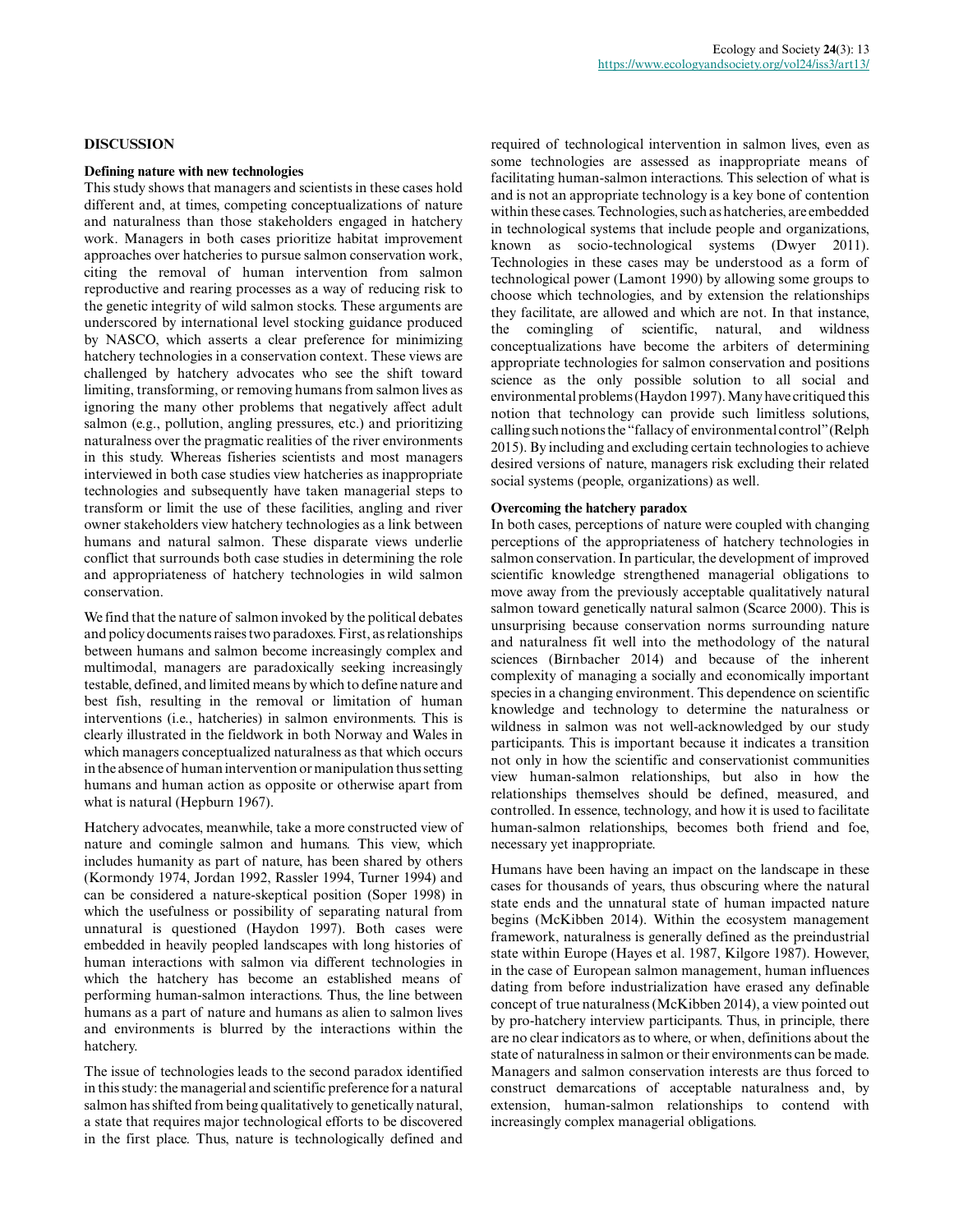Lavau (2011) pointed out that it is a resource and time intensive task for managers to establish and maintain boundaries between what species or environments are natural or wild, and therefore permissible, and those that are not. This follows a natureendorsing view, in which nature cannot practically be considered all-inclusive without becoming overwhelming (Wright 1992) and thus what is natural and unnatural must be divided along the lines of human action. From this, we argue that the empirical views of naturalness described in this study are constructed to be testable and achievable, and maintained as conceptualizations of nature in which humans and salmon are distinct and separate. Humanism separates humanity from nature via a cultural estrangement (Ehrenfeld 1978) in which humanity acts as an outside observer of nature and centers human-environmental relationships on human needs and values. This fits closely with the mandates of wild salmon managers, and thus their job is simplified if naturalness can be made testable and objectively achievable. Thus, we can look at arguments about the genetic impacts of hatcheryrearing on salmon in both cases to understand how highly technological approaches have been used to make naturalness a testable ideal. In both processes, only the salmon that are determined to be sufficiently free of human influence are considered to be appropriate for the production of future generations of wild salmon.

## **Naturalness, for all?**

The findings and arguments in this study concerning conceptualizations of naturalness are not offered in condemnation of NASCO or country manager's adherence to biodiversity prioritization in salmon conservation policies. We understand that these priorities are based on what is considered best for the longevity and sustainability of threatened wild salmon stocks in both cases. Indeed, our objective in presenting these cases is to argue for a more nuanced perspective toward naturalness and best salmon, which may help explain the contentious nature of stocking debates. As stated in the Habitats Directive, the way in which salmon are valued or maintained must "take account of economic, social and cultural requirements, as well as regional and local characteristics" (EEC 2000). As such, we suggest that the conceptualizations of nature that, when operationalized, have resulted in the rejection of hatchery technologies be understood as contingently taking place in a techno-social sphere not shared by all stakeholder groups, thus resulting in conflict and frustration in both cases.

Though we agree that a focus on biodiversity and habitats is unquestionably an important priority for the longevity of wild salmon populations in both of these cases, we question whether disallowing some technologies wholesale without adequate replacement opportunities and using science as the only meaningful arbiter of what naturalness or wildness are (particularly when they can be known only through complex technologies) ultimately fail to account for how salmon are valued and maintained in local techno-societies. Similarly, we question whether naturalness should always be the ultimate goal, or whether more diversified strategies such as Sweden's river and fishery zoning system (Havs- och vattenmyndighetens 2015, Aas et al. 2018) might offer more appropriate solutions to localized challenge. As such, we argue that rather than moving toward stricter interpretations of nature as a means of reducing managerial complexity, conceptualizations of naturalness should

remain disputable and human-salmon relationships and the technologies that support them should remain a priority in salmon management schemes.

Finally, this study demonstrates that both producers and implementers of empirical scientific knowledge in these cases hold specific, but often hidden ontologies related to naturalness and human-salmon interactions. The results suggest that managers and scientists are often unaware or unreflective of their ontological positions or beliefs, and thus are unable to account for or question the impact of personal values and social norms on natural resource management decisions or research (Moon and Blackman 2014). This lack of consideration has led to mismatched perceptions between stakeholder groups in both cases concerning how wild Atlantic salmon should be conserved and which technologies are appropriate in meeting conservation goals. Therefore, decision makers should reflect more carefully on the ontological baggage they bring to their research and regulatory positions, particularly when interpreting scientific data and implementing management decisions.

These two cases offer a lens by which to understand the divergence between increasingly complex and technology-driven salmon management that seeks to achieve specific scientific, social, and economic objectives, and the needs, objectives, and conceptualizations of local-level stakeholders and their humansalmon relationships. We identified how managers in both cases hold certain conceptualizations and manifestations of naturalness that allow them to achieve challenging and occasionally competing managerial goals by reducing complexity of these social-ecological systems, and how the process of defining nature and entangled natural salmon have become reliant on highly complex technologies. In this, relatively simple hatchery technologies and our more intuitive (or qualitative) relationships with salmon has been replaced with advanced genetic technologies that assert, define, and maintain a new definition of naturalness and human-salmon relationships (Scarce 2000, Birnbacher 2014). This shift within hatchery management has invalidated voluntary hatcheries as appropriate technologies, and in doing so has perhaps unintentionally begun to invalidate those stakeholders who are part of hatchery techno-social systems.

Within the Anthropocene, it is likely that change and the infiltration of human-driven artificiality will only become increasingly evident within salmon environments. As humans become inextricably mixed with nature via our technologies and influences, perhaps instead of attempting to identify specific definitions of a natural salmon, we should consider what habitats, characteristics, and interactions with humans and their institutions will be necessary for salmon to thrive in humansalmon environments in the future. To do so, managers and practitioners must not forget the valuable critiques that caution against one-size-fits-all solutions to natural resource problems (Campbell et al. 2006), and their collective plea for situated solutions that keep open degrees of freedom to incorporate local circumstances (Armitage 2005, Fujitani et al. 2017). To prevent these oversights, the fundamental ontologies managers and stakeholders adopt to support their salmon cultivation goals must be better understood, explicitly recognized, and then expanded to include and value multiple biological, ecological, and social objectives (Harrison et al. 2018*a*).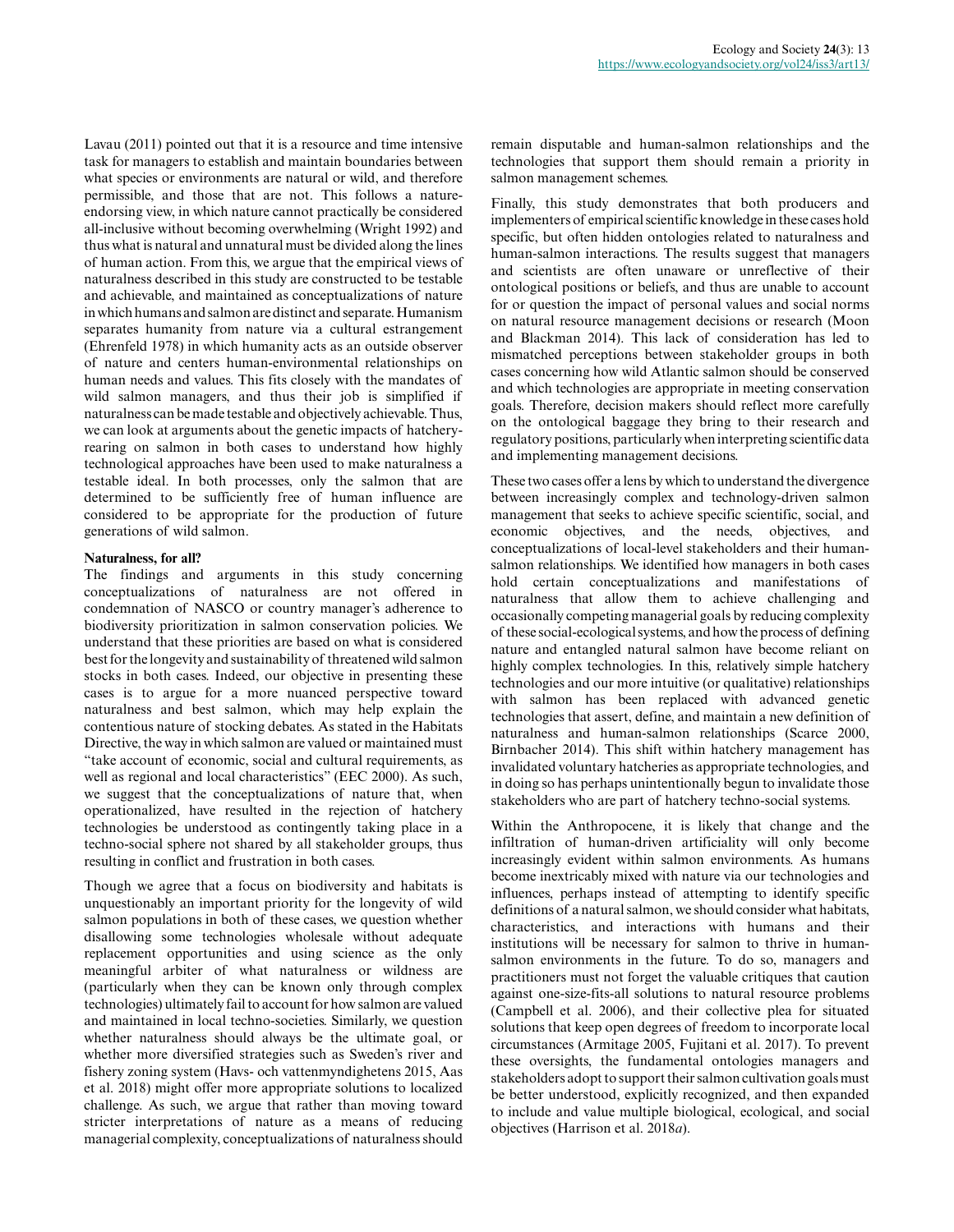*Responses to this article can be read online at:* [http://www.ecologyandsociety.org/issues/responses.](http://www.ecologyandsociety.org/issues/responses.php/10945) [php/10945](http://www.ecologyandsociety.org/issues/responses.php/10945)

#### **Acknowledgments:**

*The authors thank Sophia Kochalski for her participation in fieldwork and data collection. Thanks also to N.O. Brekke for his translation services and proofreading, and to NINA staff for their transcription and translation help. The authors also thank all the scientists, fisheries managers and agencies, hatchery operators, anglers, and other stakeholders who took part in this research. Thanks also to Humboldt-Universität zu Berlin and IRI THESys and The Department of Geography for their support.*

# **LITERATURE CITED**

Aam, S. 2009. *Lakseeventyret*. Spor, Ulsteinvik, Norway.

Aas, Ø., J. Cucherousset, I. A. Fleming, C. Wolter, J. Höjesjö, M. Buoro, F. Santoul, J. I. Johnsson, K. Hindar, and R. Arlinghaus. 2018. Salmonid stocking in five North Atlantic jurisdictions identifying drivers and barriers to policy change. *Aquatic Conservation: Marine and Freshwater Ecosystems* 28: 1451-1464. <https://doi.org/10.1002/aqc.2984>

Araki, H., B. Cooper, and M. S. Blouin. 2007. Genetic effects of captive breeding cause a rapid, cumulative fitness decline in the wild. *Science* 318(5847):100-103. <https://doi.org/10.1126/science.1145621>

Araki, H., and C. Schmid. 2010. Is hatchery stocking a help or harm: evidence, limitations and future directions in ecological and genetic surveys. *Aquaculture* 308, Supplement 1:S2-S11. [https://](https://doi.org/10.1016/j.aquaculture.2010.05.036) [doi.org/10.1016/j.aquaculture.2010.05.036](https://doi.org/10.1016/j.aquaculture.2010.05.036) 

Arlinghaus, R., and T. Mehner. 2005. Determinants of management preferences of recreational anglers in Germany: habitat management versus fish stocking. *Limnologica* 35 (1-2):2-17. <https://doi.org/10.1016/j.limno.2004.10.001>

Armitage, D. 2005. Adaptive capacity and community-based natural resource management. *Environmental Management* 35 (6):703-715. <https://doi.org/10.1007/s00267-004-0076-z>

Ban, N. C., M. Mills, J. Tam, C. C. Hicks, S. Klain, N. Stoeckl, M. C. Bottrill, J. Levine, R. L. Pressey, T. Satterfield, and K. M. A. Chan. 2013. A social-ecological approach to conservation planning: embedding social considerations. *Frontiers in Ecology and the Environment* 11(4):194-202. <https://doi.org/10.1890/110205>

Berg, M. 1986. *Det norske laks- og innlandsfiskets historie. Fiskeetaten 1855-1986. [History of the development of Norwegian salmon- and inland fisheries. The Fishery Agency 1855-1986.]* University Press of Norway, Oslo, Norway.

Berkes, F., J. Colding, and C. Folke. 2008. *Navigating socialecological systems: building resilience for complexity and change*. Cambridge University Press, Cambridge, UK. [https://doi.](https://doi.org/10.1017/CBO9780511541957) [org/10.1017/CBO9780511541957](https://doi.org/10.1017/CBO9780511541957)

Birnbacher, D. 2014. *Naturalness: is the "natural" preferable to the "artificial"?* University Press of America, Lanham, Maryland, USA.

Blanchet, S., D. J. Páez, L. Bernatchez, and J. J. Dodson. 2008. An integrated comparison of captive-bred and wild Atlantic salmon (*Salmo salar*): implications for supportive breeding programs. *Biological Conservation* 141(8):1989-1999. [https://doi.](https://doi.org/10.1016/j.biocon.2008.05.014) [org/10.1016/j.biocon.2008.05.014](https://doi.org/10.1016/j.biocon.2008.05.014)

Bottom, D. L. 1997. To till the water-a history of ideas in fisheries conservation. Pages 569-597 *in* D. J. Stouder, P. A. Bisson, and R. J. Naiman, editors. *Pacific salmon and their ecosystems*. Springer, New York, New York, USA. [https://doi.org/10.1007/978-1-4615](https://doi.org/10.1007/978-1-4615-6375-4_31) [-6375-4\\_31](https://doi.org/10.1007/978-1-4615-6375-4_31) 

Campbell, B. M., I. J. Gordon, M. K. Luckert, L. Petheram, and S. Vetter. 2006. In search of optimal stocking regimes in semi-arid grazing lands: one size does not fit all. *Ecological Economics* 60 (1):75-85. <https://doi.org/10.1016/j.ecolecon.2006.05.010>

Chilcote, M. W., K. W. Goodson, and M. R. Falcy. 2011. Reduced recruitment performance in natural populations of anadromous salmonids associated with hatchery-reared fish. *Canadian Journal of Fisheries and Aquatic Sciences* 68(3):511-522. [https://doi.](https://doi.org/10.1139/f10-168) [org/10.1139/f10-168](https://doi.org/10.1139/f10-168) 

Convention on Biological Diversity. 1995. *Conference of the Parties (COP) 5 decision V/6: ecosystem approach*. Convention on Biological Diversity, Rio de Janeiro, Brazil. [online] URL: <https://www.cbd.int/decision/cop/default.shtml?id=7148>

Cronon, W. 1995. *Uncommon ground: toward reinventing nature*. W. W. Norton and Company, New York, New York, USA.

Daniels, J., and C. Mather. 2017*a*. Conserving Atlantic salmon 'after nature' on Newfoundland's Gander River. *BJHS Themes* 2:191-213. <https://doi.org/10.1017/bjt.2016.15>

Daniels, J., and C. Mather. 2017*b*. Conservation and care: material politics and Atlantic salmon on Newfoundland's Gander River. *Maritime Studies* 16:17. <https://doi.org/10.1186/s40152-017-0072-6>

Dwyer, C. 2011. Socio-technical systems theory and environmental sustainability. *Sprouts: Working Papers on Information Systems* 11(3):9.

Ehrenfeld, D. 1978. *The arrogance of humanism*. Oxford University Press, New York, New York, USA.

European Economic Community (EEC). 2000. *Council Directive 92/43/EEC of 21 May 1992 on the conservation of natural habitats and of wild fauna and flora*. European Economic Community, Brussels, Belgium. [online] URL: [https://eur-lex.europa.eu/eli/](https://eur-lex.europa.eu/eli/dir/1992/43/oj) [dir/1992/43/oj](https://eur-lex.europa.eu/eli/dir/1992/43/oj) 

Evans, J., and P. Jones. 2011. The walking interview: methodology, mobility and place. *Applied Geography* 31(2):849-858. [https://doi.](https://doi.org/10.1016/j.apgeog.2010.09.005) [org/10.1016/j.apgeog.2010.09.005](https://doi.org/10.1016/j.apgeog.2010.09.005) 

Foote, C. J. 1988. Male mate choice dependent on male size in salmon. *Behaviour* 106(1):63-80. [https://doi.org/10.1163/156853](https://doi.org/10.1163/156853988X00098) [988X00098](https://doi.org/10.1163/156853988X00098) 

Fujitani, M., A. McFall, C. Randler, and R. Arlinghaus. 2017. Participatory adaptive management leads to environmental learning outcomes extending beyond the sphere of science. *Science Advances* 3(6):e1602516. <https://doi.org/10.1126/sciadv.1602516>

Garcia de Leaniz, C., I. A. Fleming, S. Einum, E. Verspoor, W. C. Jordan, S. Consuegra, N. Aubin-Horth, D. Lajus, B. H. Letcher,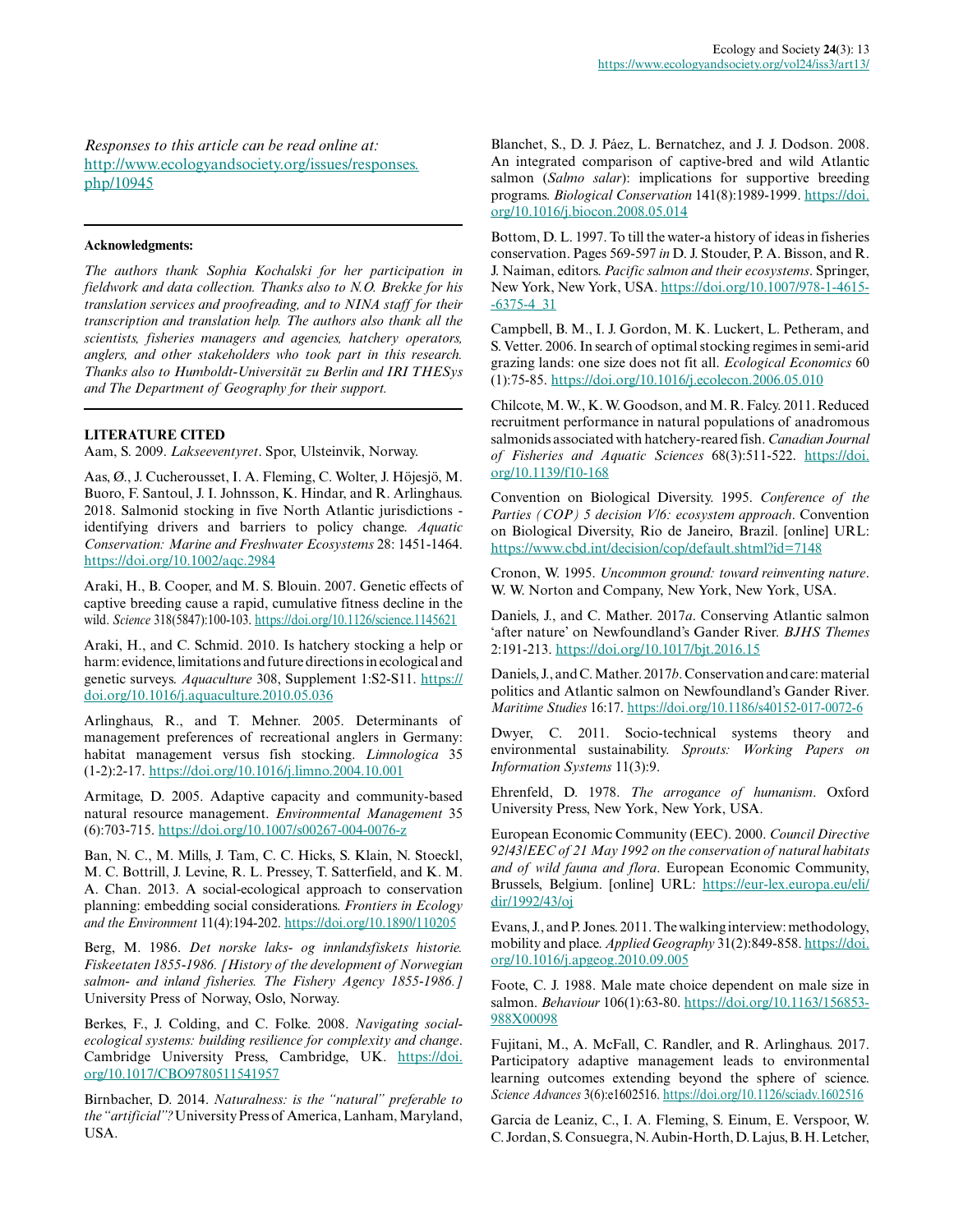A. F. Youngson, J. H. Webb, L. A. Vøllestad, B. Villanueva, A. Ferguson, and T. P. Quinn. 2007. A critical review of adaptive genetic variation in Atlantic salmon: implications for conservation. *Biological Reviews* 82(2):173-211. [https://doi.](https://doi.org/10.1111/j.1469-185X.2006.00004.x) [org/10.1111/j.1469-185X.2006.00004.x](https://doi.org/10.1111/j.1469-185X.2006.00004.x) 

Gilbert, H. A. 1929. *The tale of a Wye fisherman*. Methuen and Co. Ltd., London, UK.

Harrison, H. L., S. Kochalski, R. Arlinghaus, and Ø. Aas. 2018*a*. "Nature's little helpers": a benefits approach to voluntary cultivation of hatchery fish to support wild Atlantic salmon (*Salmo salar*) populations in Norway, Wales, and Germany. *Fisheries Research* 204:348-360. [https://doi.org/10.1016/j.](https://doi.org/10.1016/j.fishres.2018.02.022) [fishres.2018.02.022](https://doi.org/10.1016/j.fishres.2018.02.022) 

Harrison, H. L., S. Kochalski, R. Arlinghaus, and Ø. Aas. 2019. "Do you care about the river?" A critical discourse analysis and lessons for management of social conflict over Atlantic salmon (*Salmo salar*) conservation in the case of voluntary stocking in Wales. *People and Nature, in press*.

Harrison, H. L., S. Rybråten, and Ø. Aas. 2018*b*. Hatching knowledge: a case study on the hybridization of local ecological knowledge and scientific knowledge in small-scale Atlantic salmon (*Salmo salar*) cultivation in Norway. *Human Ecology* 46 (4):449-459. <https://doi.org/10.1007/s10745-018-0001-3>

Havs- och vattenmyndighetens. 2015. *Förvaltning av lax och öring Havs- och vattenmyndighetens förslag på hur förvaltning av lax och öring bör utformas och utvecklas*. Havs- och vattenmyndighetens, Göteborg, Sweden.

Haydon, R. 1997. *The concept of naturalness in natural resource and ecosystem management*. Central Washington University, Ellensburg, Washington, USA.

Hayes, T. D., D. H. Riskind, and W. L. Pace, III. 1987. Patchwithin-patch restoration of man-modified landscapes within Texas State Parks. Pages 173-198 *in Landscape heterogeneity and disturbance*. Springer, New York, New York, USA. [https://doi.](https://doi.org/10.1007/978-1-4612-4742-5_10) [org/10.1007/978-1-4612-4742-5\\_10](https://doi.org/10.1007/978-1-4612-4742-5_10)

Hendee, J. C., G. H. Stankey, and R. C. Lucas. 1978. *Wildlife management*. U.S. Department of Agriculture, Washington, D. C., USA.

Henderson, J. N., and B. H. Letcher. 2003. Predation on stocked Atlantic salmon (*Salmo salar*) fry. *Canadian Journal of Fisheries and Aquatic Sciences* 60(1):32-42. [https://doi.org/10.1139/](https://doi.org/10.1139/f03-001) [f03-001](https://doi.org/10.1139/f03-001)

Hepburn, R. W. 1967. *Nature, philosophical ideas of*. Pages 454-458 *in Encyclopedia of philosophy*. Macmillan, New York, New York, USA.

Hewlett, N. R., J. Snow, and J. R. Britton. 2009. The role of management practices in fish kills in recreational lake fisheries in England and Wales. *Fisheries Management and Ecology* 16 (3):248-254. <https://doi.org/10.1111/j.1365-2400.2009.00671.x>

Hurley, H. 2008. *Landscape origins of the Wye Valley*. Logaston, Hereforeshire, UK.

Jonsson, B., and N. Jonsson. 2006. Cultured Atlantic salmon in nature: a review of their ecology and interaction with wild fish.

*ICES Journal of Marine Science* 63(7):1162-1181. [https://doi.](https://doi.org/10.1016/j.icesjms.2006.03.004) [org/10.1016/j.icesjms.2006.03.004](https://doi.org/10.1016/j.icesjms.2006.03.004)

Jordan, A., and T. O'Riordan. 1995. The precautionary principle in UK environmental law and policy. Pages 57-84 *in* Tim S. Gray, editor. *UK environmental policy in the 1990s*. Palgrave Macmillan, London, UK. [https://doi.org/10.1007/978-1-349-24237-5\\_5](https://doi.org/10.1007/978-1-349-24237-5_5)

Jordan, W. R. 1992. Otro mundo restoration, Columbus, and the search for Eden. *Ecological Restoration* 10(1):3. [https://doi.](https://doi.org/10.3368/er.10.1.3) [org/10.3368/er.10.1.3](https://doi.org/10.3368/er.10.1.3)

Kilgore, B. M. 1987. The role of fire in wilderness: a state-ofknowledge review. Pages 70-103 *in* R. C. Lucas, editor. *Proceedings of the national wilderness research conference: sssues, state-of-knowledge, future directions*. US Forestry Service, Washington, D.C., USA.

Kormondy, E. J. 1974. Natural and human ecosystems. *Human Ecology* :27-43.

Kusenbach, M. 2003. Street phenomenology: the go-along as ethnographic research tool. *Ethnography* 4(3):455-485. [https://](https://doi.org/10.1177/146613810343007) [doi.org/10.1177/146613810343007](https://doi.org/10.1177/146613810343007) 

Laikre, L., M. K. Schwartz, R. S. Waples, and N. Ryman. 2010. Compromising genetic diversity in the wild: unmonitored largescale release of plants and animals. *Trends in Ecology and Evolution* 25(9):520-529.<https://doi.org/10.1016/j.tree.2010.06.013>

Lamont, C. 1990. *The philosophy of humanism.* 6th revised. Continuum, New York, New York, USA.

Landry, C., D. Garant, P. Duchesne, and L. Bernatchez. 2001. 'Good genes as heterozygosity': the major histocompatibility complex and mate choice in Atlantic salmon (*Salmo salar*). *Proceedings of the Royal Society of London B: Biological Sciences* 268(1473):1279-1285. <https://doi.org/10.1098/rspb.2001.1659>

Lavau, S. 2011. The nature/s of belonging: performing an authentic Australian River. *Ethnos* 76(1):41-64. [https://doi.](https://doi.org/10.1080/00141844.2010.537758) [org/10.1080/00141844.2010.537758](https://doi.org/10.1080/00141844.2010.537758)

Lorenzen, K., A.-L. Agnalt, H. L. Blankenship, A. H. Hines, K. M. Leber, N. R. Loneragan, and M. D. Taylor. 2013. Evolving context and maturing science: aquaculture-based enhancement and restoration enter the marine fisheries management toolbox. *Reviews in Fisheries Science* 21(3-4):213-221. [https://doi.](https://doi.org/10.1080/10641262.2013.837358) [org/10.1080/10641262.2013.837358](https://doi.org/10.1080/10641262.2013.837358)

Marshall, M. N. 1996. The key informant technique. *Family Practice* 13(1):92-97. <https://doi.org/10.1093/fampra/13.1.92>

McKibben, B. 2014. *The end of Nature*. Random House, New York, New York, USA.

Meffe, G. K. 1992. Techno-arrogance and halfway technologies: salmon hatcheries on the Pacific coast of North America. *Conservation Biology* 6(3):350-354. [https://doi.org/10.1046/](https://doi.org/10.1046/j.1523-1739.1992.06030350.x) [j.1523-1739.1992.06030350.x](https://doi.org/10.1046/j.1523-1739.1992.06030350.x) 

Mes, D. 2018. *Effects of the hatchery environment on neurobiology and behaviour in Atlantic salmon: implications for stocking*. Dissertation. Norwegian University of Life Sciences, Ås, Norway.